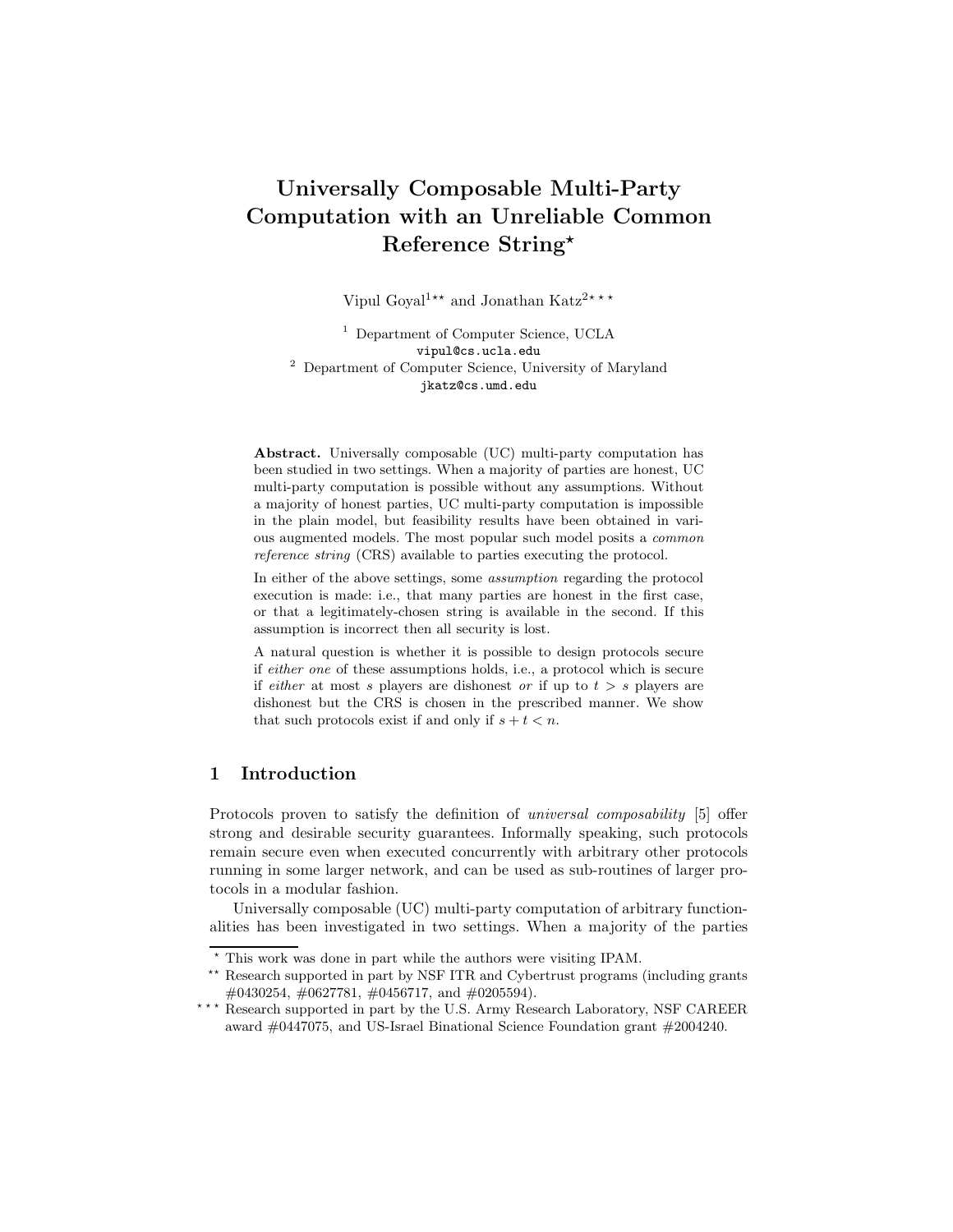running a protocol are assumed to be honest, UC computation of arbitrary functionalities is possible without any cryptographic assumptions. (This is claimed in [5], building on [3, 17].) This result holds in the so-called "plain model" which assumes only pairwise private and authenticated channels between each pair of parties. (A broadcast channel or a PKI are not needed [10], since fairness and output delivery are not guaranteed in the UC framework.)

In contrast, when the honest players *cannot* be assumed to be in the majority, it is known that UC computation of general functions is not possible in the plain model regardless of any cryptographic assumptions made. Canetti and Fischlin [7] showed the impossibility of two-party protocols for commitment and zero knowledge, and Canetti, Kushilevitz, and Lindell [8] ruled out UC two-party computation of a wide class of functionalities.

To circumvent these far-reaching impossibility results, researchers have investigated various augmented models in which UC computation without honest majority might be realizable  $[5, 7, 9, 1, 12, 6, 15]$ . The most widely-used of these augmented models is the one originally suggested by Canetti and Fischlin [7], in which a *common reference string* (CRS) is assumed to be available to all parties running a given execution of a protocol. (The use of a common reference string in cryptographic protocols has a long history that can be traced back to [4].) Canetti and Fischlin show that UC commitments and zero knowledge are possible in the two-party setting when a CRS is available, and later work of Canetti et al. [9] shows that (under suitable cryptographic assumptions) a CRS suffices for UC multi-party computation of arbitrary functionalities.

In summary, there are two types of what we might term "assumptions about the world" under which UC multi-party computation is known to be possible:

- When a strict minority of players are dishonest.
- When an arbitrary number of players may be dishonest, but a trusted CRS (or some other setup assumption) is available.

Our contribution. Known protocols designed under one of the assumptions listed above are completely insecure in case the assumption turns out to be false. For example, the BGW protocol  $[3]$  — which is secure when a majority of the parties are honest — is completely insecure in case half or more of the parties are dishonest. Similarly, the CLOS protocol  $[9]$  — which is secure for an arbitrary number of corrupted parties when a trusted CRS is available is completely insecure in the presence of even a single corrupted party if the protocol is run using a CRS  $\sigma$  that is taken from the wrong distribution or, even worse, adversarially generated. Given this state of affairs, a natural question is whether it is possible to design a *single* protocol  $\Pi$  that uses a common reference string  $\sigma$  and simultaneously guarantees the following:

- Regardless of how  $\sigma$  is generated (and, in particular, even if  $\sigma$  is generated adversarially),  $\Pi$  is secure as long as at most s parties are corrupted.
- If  $\sigma$  is generated "honestly" (i.e., by a trusted third party according to the specification), then  $\Pi$  is secure as long as at most t parties are corrupted.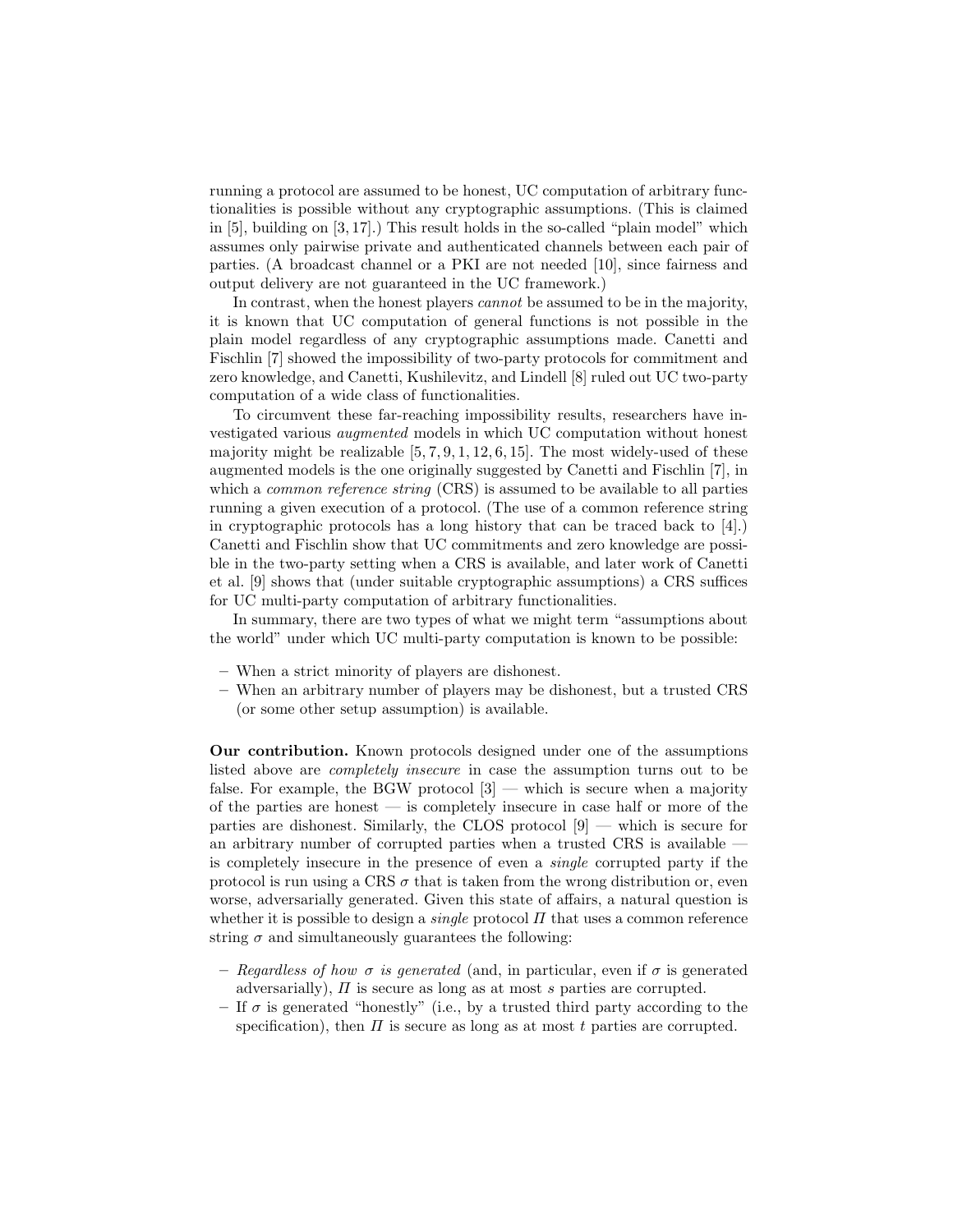In this case, we will call the protocol  $\Pi$  an " $(s, t)$ -secure protocol". It follows from  $[7, 8]$  that  $(s, t)$ -security for general functionalities is only potentially achievable if  $s < n/2$ , where *n* is the total number of parties running the protocol. A priori, we might hope to achieve the "best possible" result that  $(|(n-1)/2|, n-1)$ secure protocols exist for arbitrary functionalities.

Here, we show tight positive and negative answers to the above question. First, we show that for any  $s + t < n$  (and  $s < n/2$ ) there exists an  $(s, t)$ -secure protocol realizing any functionality. We complement this by showing that this is, unfortunately, the best possible: if  $s + t = n$  then there is a large class of functionalities (inherited, in some sense, from  $[8]$ ) for which no  $(s, t)$ -secure protocol exists. We prove security under adaptive corruptions for our positive result, while our negative result holds even for the case of non-adaptive corruptions.

For n odd, the extremes of our positive result (i.e.,  $s = t = \lfloor (n-1)/2 \rfloor$ , or  $s = 0, t = n - 1$  correspond to, respectively, a protocol secure for honest majority (but relying on cryptographic assumptions) or one secure against an arbitrary number of malicious parties but requiring a CRS. (For  $n$  even we obtain a protocol that tolerates  $s = \lfloor (n-1)/2 \rfloor$  corruptions regardless of how the CRS is constructed, and  $t = s + 1$  corruptions if the CRS is honestly-generated.) Our results also exhibit new protocols in between these extremes. Choice of which protocol to use reflects a tradeoff between the level of confidence in the CRS and the number of corruptions that can be tolerated: e.g., choosing  $s = 0$  represents full confidence in the CRS, while setting  $s = t = \lfloor (n-1)/2 \rfloor$  means that there is effectively no confidence in the CRS at all.

Related work. Another suggestion for circumventing the impossibility results of [7, 8] has been to use a definition of security where the ideal-model simulator is allowed to run in super-polynomial time [16, 2]. This relaxation is sufficient to bypass the known impossibility results and leads to constructions of protocols for any functionality without setup assumptions. While these constructions seem to supply adequate security for certain applications, they require stronger (subexponential time) complexity assumptions and can be problematic when used as sub-routines within larger protocols.

Some other recent work has also considered the construction of protocols having "two tiers" of security. Barak, Canetti, Nielsen, and Pass [1] show a protocol relying on a key-registration authority: if the key-registration authority acts honestly the protocol is universally composable, while if this assumption is violated the protocol still remains secure in the stand-alone sense. Ishai et al. [13] and Katz [14], in the stand-alone setting, studied the question of whether there exist protocols that are "fully-secure" (i.e., guaranteeing privacy, correctness, and fairness) in the presence of a dishonest minority, yet still "secure-with-abort" otherwise. While the motivation in all these cases is similar, the problems are different and, in particular, a solution to our problem does not follow from (or rely on) any of these prior results.

Groth and Ostrovsky [11] recently introduced the *multi-CRS model* for universally composable multi-party computation. In this model, roughly speaking, the parties have access to a set of k common reference strings, some  $k'$  of which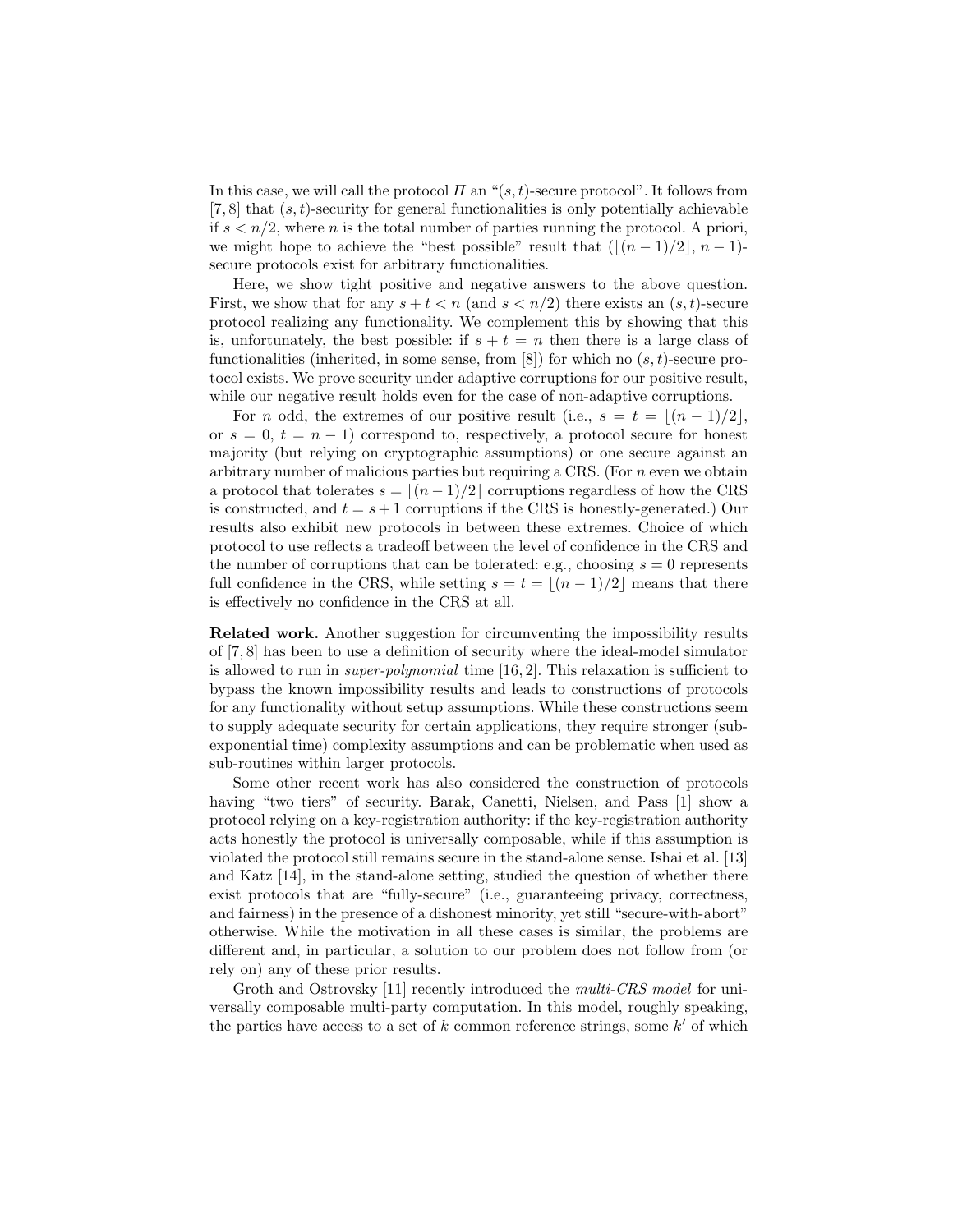are "good" (i.e., guaranteed to have been chosen honestly). The remaining  $k - k'$ strings are "bad", and can be chosen in an arbitrary manner. (Of course, it is not known which strings are "good" and which are "bad".) Groth and Ostrovsky explore conditions on  $k, k'$  under which UC multi-party computation is still possible. Although in both their case and our own the question boils down to what security guarantees can be achieved in the presence of a "bad" CRS, our end results are very different. In the work of Groth and Ostrovsky the number of corruptions to be tolerated is fixed and there are assumed to be some minimal number  $k'$  of "good" strings among the k available ones. In our work, in contrast, it is possible that no "good" CRS is available at all; even in this case, though, we would still like to ensure security against some (necessarily) smaller set of corrupted parties. On the other hand, we do rely on the Groth-Ostrovsky result as a building block for our positive result.

## 2 Preliminaries

#### 2.1 Review of the UC Framework

We give a brief overview of the UC framework, referring the reader to [5] for further details. The UC framework allows for defining the security properties of cryptographic tasks so that security is maintained under general composition with an unbounded number of instances of arbitrary protocols running concurrently. In the UC framework, the security requirements of a given task are captured by specifying an ideal functionality run by a "trusted party" that obtains the inputs of the participants and provides them with the desired outputs. Informally, then, a protocol securely carries out a given task if running the protocol in the presence of a real-world adversary amounts to "emulating" the desired ideal functionality.

The notion of emulation in the UC framework is considerably stronger than that considered in previous models. As usual, the real-world model includes the parties running the protocol and an adversary  $A$  who controls their communication and potentially corrupts parties, while the ideal-world includes a simulator S who interacts with an ideal functionality  $\mathcal F$  and dummy players who simply send input to/receive output from  $\mathcal F$ . In the UC framework, there is also an additional entity called the *environment*  $Z$ . This environment generates the inputs to all parties, observes all their outputs, and interacts with the adversary in an arbitrary way throughout the computation. A protocol  $\Pi$  is said to *securely realize* an ideal functionality  $\mathcal F$  if for any real-world adversary  $\mathcal A$  that interacts with  $Z$  and real players running  $\Pi$ , there exists an ideal-world simulator  $S$  that interacts with  $\mathcal{Z}$ , the ideal functionality  $\mathcal{F}$ , and the "dummy" players communicating with  $\mathcal F$ , such that no poly-time environment  $\mathcal Z$  can distinguish whether it is interacting with A (in the real world) or S (in the ideal world). Z thus serves as an "interactive distinguisher" between a real-world execution of the protocol  $\Pi$  and an ideal execution of functionality  $\mathcal{F}$ . A key point is that  $\mathcal Z$  cannot be re-wound by  $S$ ; in other words,  $S$  must provide a so-called "straight-line" simulation.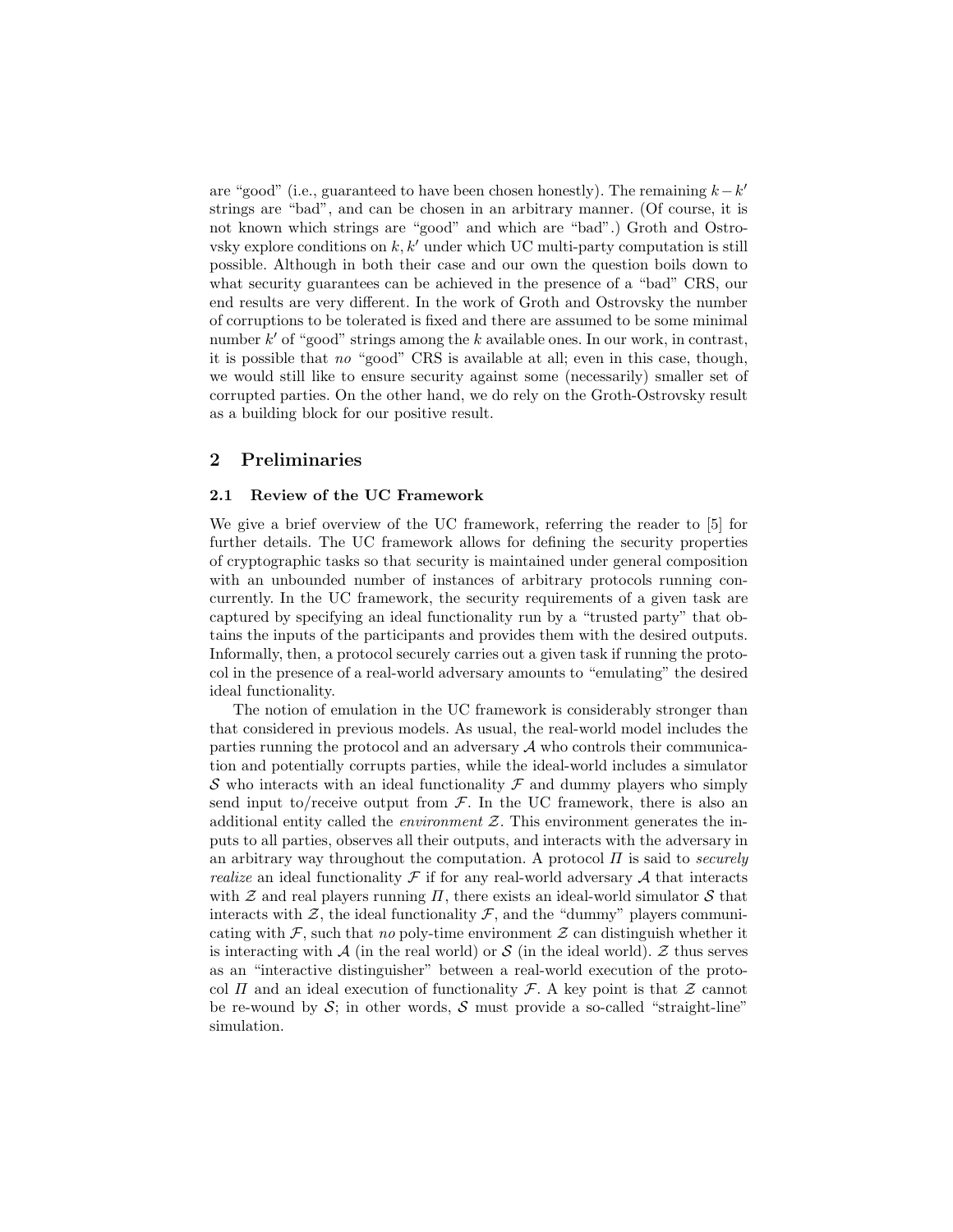The following universal composition theorem is proven in [5]. Consider a protocol  $\Pi$  that operates in the *F*-hybrid model, where parties can communicate as usual and in addition have ideal access to an unbounded number of copies of the functionality F. Let  $\rho$  be a protocol that securely realizes F as sketched above, and let  $\Pi^{\rho}$  be identical to  $\Pi$  with the exception that the interaction with each copy of  $\mathcal F$  is replaced with an interaction with a separate instance of  $\rho$ . Then  $\Pi$  and  $\Pi$ <sup>ρ</sup> have essentially the same input/output behavior. In particular, if  $\Pi$ securely realizes some functionality  $\mathcal G$  in the  $\mathcal F$ -hybrid model then  $\Pi^{\rho}$  securely realizes  $\mathcal G$  in the standard model (i.e., without access to any functionality).

#### 2.2 Definitions Specific to Our Setting

We would like to model a single protocol  $\Pi$  that uses a CRS  $\sigma$ , where  $\sigma$  either comes from a trusted functionality  $\mathcal{F}_{CRS}$  (defined as in [7] and all subsequent work on UC computation in the CRS model) or is chosen in an arbitrary manner by the environment  $\mathcal Z$ . A technical detail is that parties running  $\Pi$  can trivially "tell" where  $\sigma$  comes from depending on which incoming communication tape  $\sigma$  is written on (since an ideal functionality would write inputs to a different tape than  $\mathcal Z$  would). Because this does not correspond to what we are attempting to model in the real world, we need to effectively "rule out" protocols that utilize this additional knowledge. The simplest way to do this is to define a "malicious CRS" functionality  $\mathcal{F}_{mCRS}$  that we now informally describe. Functionality  $\mathcal{F}_{mCRS}$  takes input  $\sigma$  from the adversary A and then, when activated by any party  $P_i$ , sends  $\sigma$  to that party. The overall effect of this is that  $\mathcal A$  (and hence  $Z$ ) can set the CRS to any value of its choice; however, it is forced to provide the *same* value to all parties running protocol  $\Pi$ . When the parties interact with  $\mathcal{F}_{CRS}$ , this (intuitively) means that the CRS is "good"; when they interact with  $\mathcal{F}_{mCRS}$  the CRS is "bad". We refer to this setting, where parties interact with either  $\mathcal{F}_{CRS}$  or  $\mathcal{F}_{mCRS}$  but do not know which, as the mixed CRS model. We can now define an  $(s, t)$ -secure protocol.

**Definition 1.** We say a protocol  $\Pi$  (s, t)-securely realizes a functionality  $\mathcal F$  in the mixed CRS model if

- (a)  $\Pi$  securely realizes  $\mathcal F$  in the  $\mathcal F_{mCRS}$ -hybrid model when at most s parties are corrupted.
- (b)  $\Pi$  securely realizes  $\mathcal F$  in the  $\mathcal F_{CRS}$ -hybrid model when at most t parties are corrupted.

We stress that  $\Pi$  itself does not "know" in which of the two hybrid models it is being run.  $S$ , however, may have this information hard-wired in. More concretely: although  $\Pi$  is a fixed protocol, two different ideal-world adversaries  $S$ ,  $S'$  may be used in proving each part of the definition above.

# 3 Positive Result for  $s + t < n$

We begin by showing our positive result: if  $s+t < n$  and  $s < n/2$  (where n is the total number of parties running the protocol), then essentially any functionality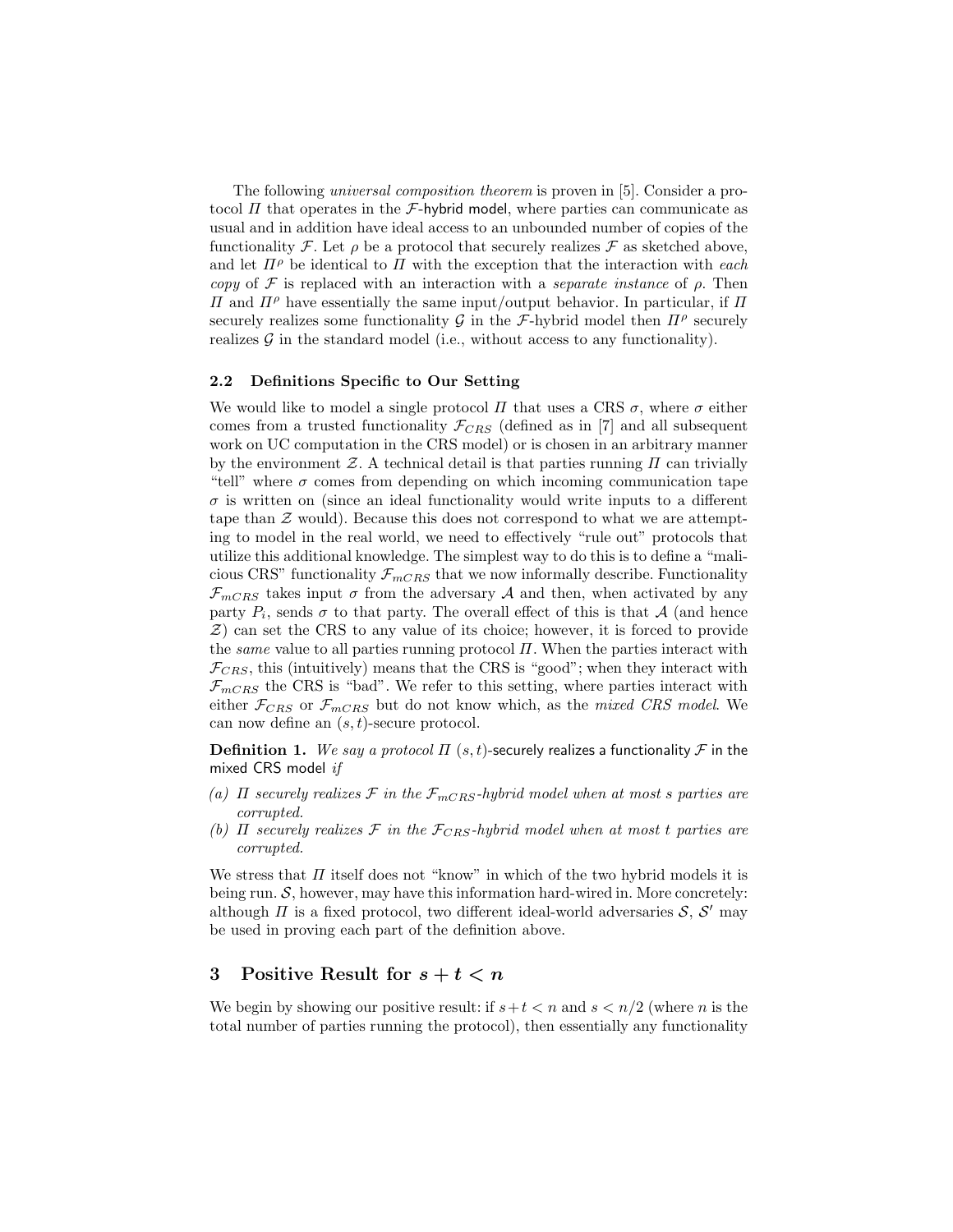$\mathcal F$  can be  $(s, t)$ -securely realized in the mixed CRS model. This is subject to two minor technical conditions [9] we discuss briefly now.

Non-trivial protocols. The ideal process does not require the ideal-process adversary to deliver the messages that are sent between the ideal functionality and the parties. A corollary of the above fact is that a protocol that "hangs" (i.e., never sends any messages and never generates output) securely realizes any ideal functionality. However, such a protocol is uninteresting. Following [9], we therefore let a non-trivial protocol be one for which all parties generate output if the real-life adversary delivers all messages and all parties are honest.

Well-formed functionalities. A well-formed functionality is oblivious of the corruptions of parties, runs in polynomial time, and reveals the internal randomness used by the functionality to the ideal-process adversary in case all parties are corrupted [9]. This class contains all functionalities we can hope to securely realize from a non-trivial protocol in the presence of adaptive corruptions, as discussed in [9].

We can now formally state the result of this section:

**Theorem 1** Fix s, t, n with  $s + t < n$  and  $s < n/2$ . Assume that enhanced trapdoor permutations, augmented non-committing encryption schemes, and dense cryptosystems exist. Then for every well-formed n-party functionality  $\mathcal{F}$ , there exists a non-trivial protocol  $\Pi$  which  $(s, t)$ -securely realizes  $\mathcal F$  against adaptive adversaries in the mixed CRS model.

The cryptographic assumptions of the theorem are inherited directly from [9], and we refer the reader there for formal definitions of each of these. Weaker assumptions suffice to achieve security against static corruptions; see [9].

To prove the above theorem, we rely on the results of Groth and Ostrovsky regarding the multi-CRS model [11]. Informally, they show the following result: Assume parties  $P_1, \ldots, P_n$  having access to  $k \geq 1$  strings  $\sigma_1, \ldots, \sigma_k$ . As long as  $k' > k/2$  of these strings are honestly generated according to some specified distribution  $\mathcal{D}$  (and assuming the same cryptographic assumptions of the theorem stated above), then for every well-formed functionality  $\mathcal F$  there exists a non-trivial protocol  $\Pi$  securely realizing  $\mathcal{F}$ . We stress that the remaining  $k - k'$ strings can be generated arbitrarily (i.e., adversarially), even possibly depending on the  $k'$  honestly-generated strings.

Building on the above result, we now describe our construction. We assume there are *n* parties  $P_1, \ldots, P_n$  who wish to run a protocol to realize a (wellformed) functionality  $\mathcal F$ . Construct a protocol  $\Pi$  as follows:

1. All parties begin with the same string  $\sigma^*$  provided as input. (Recall the parties do not know whether this is a "good" CRS or a "bad" CRS.)  $P_1, \ldots, P_n$ first "amplify" the given string  $\sigma^*$  to m CRSs  $\sigma_1^*, \ldots, \sigma_m^*$ , where m is a parameter which is defined later on. The requirements here are simply that if  $\sigma^*$  is "good", then each of  $\sigma_1^*, \ldots, \sigma_m^*$  should be "good" also. (If  $\sigma^*$  is "bad" then we impose no requirements on  $\sigma_1^*, \ldots, \sigma_m^*$ .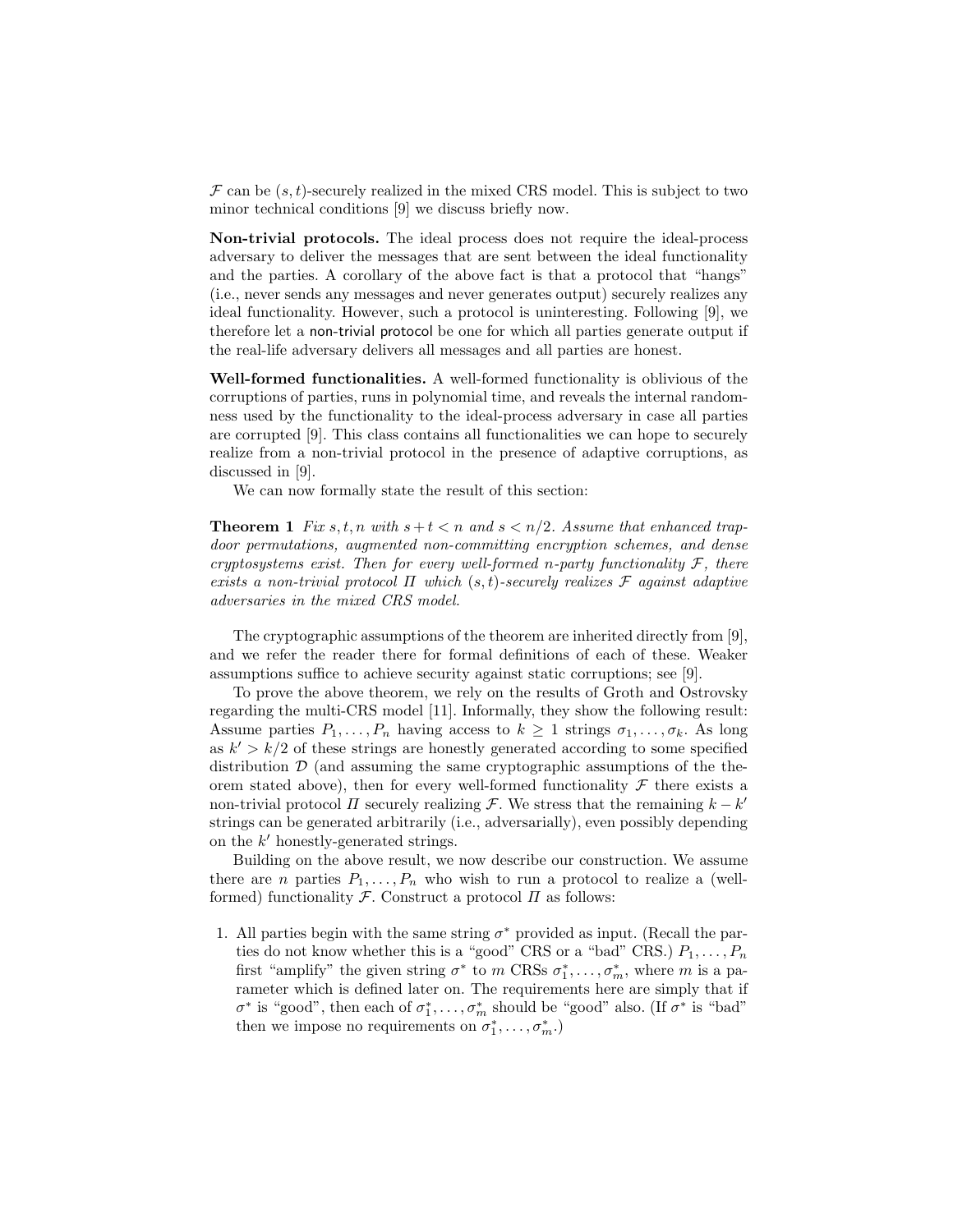The above can be accomplished by using the CLOS protocol [9] as follows. Define an ideal functionality  $\mathcal{F}_{m,new\_CRS}$  which generates m new CRSs from the appropriate distribution  $D$  (where  $D$  refers to the the distribution used in the Groth-Ostrovsky result mentioned above) and outputs these to all parties. We use the CLOS protocol to realize the functionality  $\mathcal{F}_{m\ new\ CRS}$ . When running the CLOS protocol, use the given string  $\sigma^*$  as the CRS.

Note that when  $\sigma^*$  was produced by  $\mathcal{F}_{CRS}$ , security of the CLOS protocol guarantees that the m resulting CRSs are all chosen appropriately. On the other hand, there are no guarantees in case  $\sigma^*$  was produced by  $\mathcal{F}_{mCRS}$ , but recall that we do not require anything in that case anyway.

- 2. Following the above, each party  $P_i$  chooses a string  $\sigma_i$  according to distribution  $\mathcal D$  (where, again,  $\mathcal D$  is the distribution used in the Groth-Ostrovsky result mentioned above), and broadcasts  $\sigma_i$  to all other parties.<sup>3</sup>
- 3. Each party receives  $\sigma_1, \ldots, \sigma_n$ , and sets  $\sigma_{m+i}^* = \sigma_i$  for  $i = 1$  to n.
- 4. All parties now have  $n + m$  strings  $\sigma_1^*, \ldots, \sigma_{n+m}^*$ . These strings are used to run the Groth-Ostrovsky protocol for F.

We claim that for any  $s, t$  satisfying the conditions of Theorem 1, it is possible to set m so as to obtain a protocol  $\Pi$  that  $(s,t)$ -securely realizes  $\mathcal F$ . The conditions we need to satisfy are as follows:

– When  $\Pi$  is run in the  $F_{CRS}$ -hybrid model,  $\sigma^*$  is a "good" CRS and so the strings  $\sigma_1^*, \ldots, \sigma_m^*$  are also "good". The  $n-t$  honest parties contribute another  $n-t$  "good" strings in step 2, above, for a total of  $m+n-t$  "good" strings in the set of strings  $\sigma_1^*, \ldots, \sigma_{n+m}^*$ . At most t of the strings in this set (namely, those contributed by the  $t$  malicious parties) can be "bad". For the Groth-Ostrovsky result to apply, we need  $m + n - t > t$  or

$$
m > 2t - n.\tag{1}
$$

– When  $\Pi$  is run in the  $F_{mCRS}$ -hybrid model,  $\sigma^*$  is adversarially-chosen and so we must assume that the strings  $\sigma_1^*, \ldots, \sigma_m^*$  are also "bad". In step 2, the malicious parties contribute another s "bad" strings (for a total of  $m + s$ "bad" strings), while the  $n-s$  honest parties contribute  $n-s$  "good" strings. For the Groth-Ostrovsky result to apply, we now need  $n - s > m + s$  or

$$
m < n - 2s. \tag{2}
$$

Since  $m, t, n$  are all integers, Equations (1) and (2) imply

$$
2t - n \le n - 2s - 2
$$

or  $s+t \leq n-1$ . When this condition holds, the equations can be simultaneously satisfied by setting  $m = n - 2s - 1$ , which gives a positive solution if  $s < n/2$ .

The security of the above construction follows from the security of the Groth-Ostrovsky protocol [11] (the details are omitted).

<sup>3</sup> The "broadcast" used here is the UC broadcast protocol from [10] (which achieves a weaker definition than "standard" broadcast, but suffices for constructing protocols in the UC framework).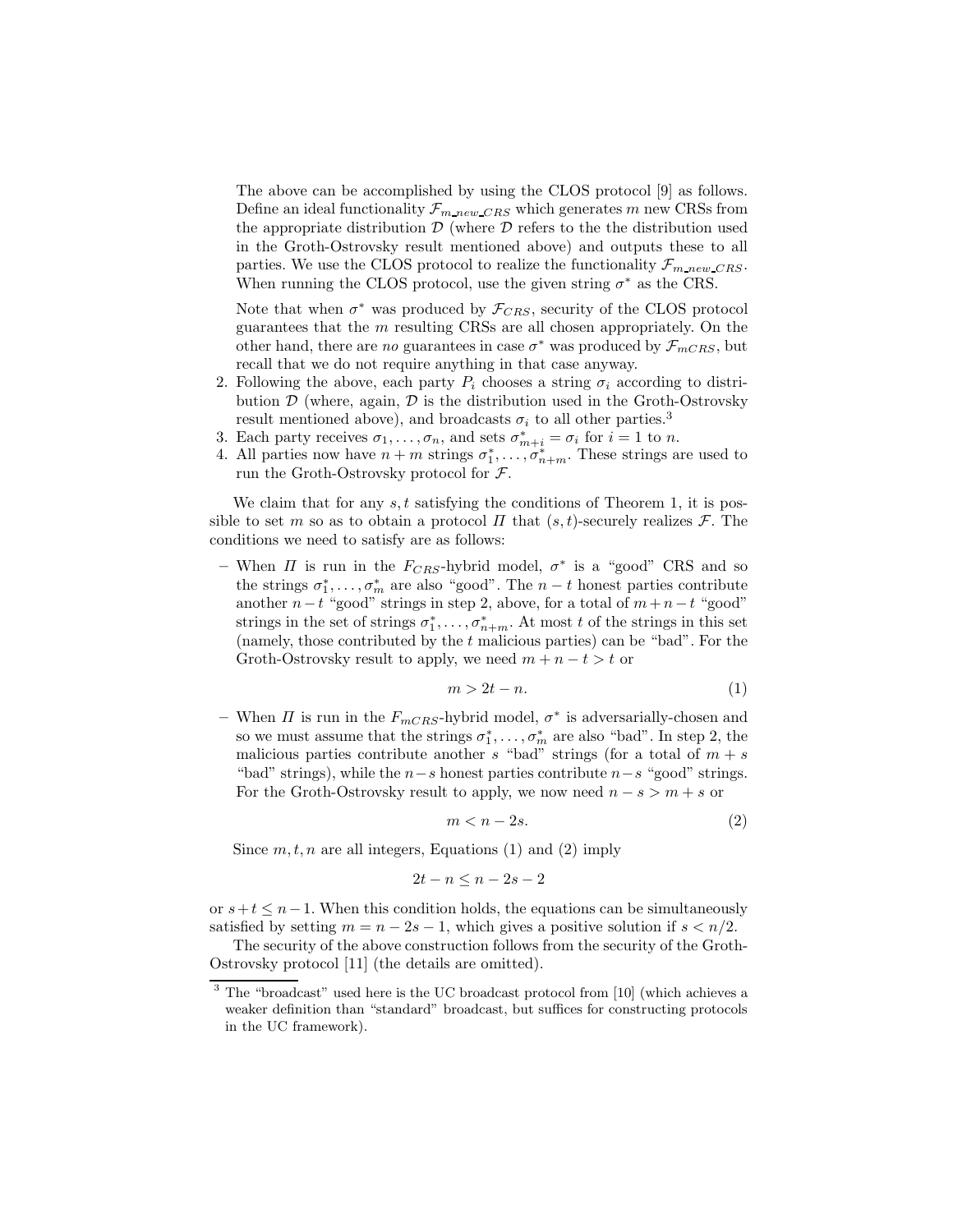## 4 Impossibility Result for  $s + t \geq n$

In this section, we state and prove our main impossibility result which shows that the results of the previous section are tight.

**Theorem 2** Let n, t, s be such that  $s + t \geq n$ . Then there exists a well-formed deterministic functionality for which no non-trivial n-party protocol exists that  $(s, t)$ -securely realizes  $\mathcal F$  in the mixed CRS model.

We in fact show that the above theorem holds for a large class of functionalities. That is, there exists a large class of functionalities for which no such non-trivial protocol exists.

The proof of Theorem 2 relies on ideas from the impossibility result of Canetti, Kushilevitz, and Lindell [8] that applies to 2-party protocols in the plain model. Since ours is inherently a multi-party scenario, our proof proceeds in two stages. In the first stage of our proof, we transform any  $n$ -party protocol  $\Pi$  that securely computes a function f in the mixed CRS model, into a two-party protocol  $\Sigma$  in the mixed CRS model that computes a related function g (derived from f). Protocol  $\Sigma$  guarantees security in the  $\mathcal{F}_{CRS}$ -hybrid model when either party is corrupted, and security in the  $\mathcal{F}_{mCRS}$ -hybrid model when the second party is corrupted. In the second stage of our proof, we show that one of the parties running  $\Sigma$  can run a successful *split simulator strategy* [8] against the other. As in [8], the existence of a split simulator strategy means that the class of functionalities that can be securely realized by the two-party protocol  $\Sigma$  is severely restricted. This also restricts the class of functionalities  $f$  which can be realized using the original n-party protocol.

We now give the details. Let  $x||y$  denote the concatenation of x and y. We first define the  $t$ -division of a function  $f$ .

**Definition 2.** Let  $f = (f_1, \ldots, f_n)$  be a function taking n inputs  $x_1, \ldots, x_n$ and returning n (possibly different) outputs. Define the two-input/two-output function  $g = (g_1, g_2)$ , the t-division of f via:

$$
g_1\left(\overbrace{(x_1\|\cdots\|x_t)}^{I_1}, \overbrace{(x_{t+1}\|\cdots\|x_n)}^{I_2}\right) = f_1(x_1,\ldots,x_n)\|\cdots\|f_t(x_1,\ldots,x_n)
$$
  

$$
g_2\left((x_1\|\cdots\|x_t), (x_{t+1}\|\cdots\|x_n)\right) = f_{t+1}(x_1,\ldots,x_n)\|\cdots\|f_n(x_1,\ldots,x_n).
$$

**Lemma 1.** Let  $n, t, s$  be such that  $s + t = n$  and  $s < n/2$ . Say  $\Pi$  is an  $(s, t)$ secure protocol by which parties  $P_1, \ldots, P_n$  holding inputs  $x_1, \ldots, x_n$  can evaluate a function  $f(x_1, \ldots, x_n)$ . Then there exists a two-party protocol  $\Sigma$  by which parties  $p_1, p_2$  holding inputs  $I_1 = x_1 \dots || x_t$  and  $I_2 = x_{t+1} \dots || x_n$  can evaluate the t-division function  $g(I_1, I_2)$ . Furthermore,  $\Sigma$  is secure when either parties is corrupted in the  $\mathcal{F}_{CRS}$ -hybrid model, and secure against a dishonest  $p_2$  in the  $\mathcal{F}_{mCRS}$ -hybrid model.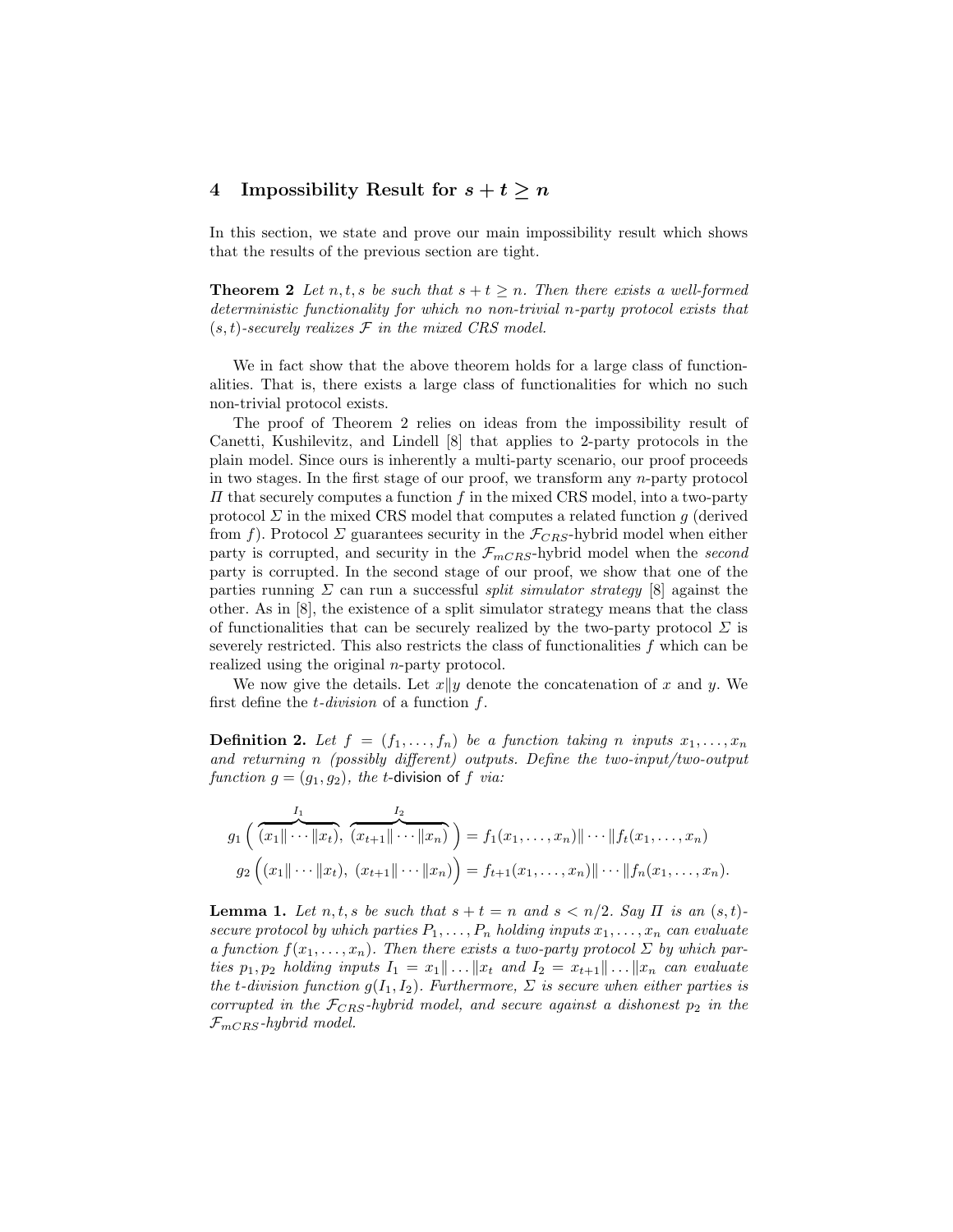*Proof.* We construct the protocol  $\Sigma$  using the protocol  $\Pi$ . The basic idea is as follows. The parties  $p_1$  and  $p_2$  break their input  $I_1, I_2$  into several parts and start emulating n parties running the protocol  $\Pi$  to compute f on those inputs. Some of these parties in  $\Pi$  are controlled and emulated by  $p_1$  and others by  $p_2$ . Finally when  $\Pi$  finishes,  $p_1$  and  $p_2$  get several outputs  $f_i$  meant for parties controlled by them. Using these outputs,  $p_1$  and  $p_2$  then individually reconstruct their final output  $g_1$  and  $g_2$ . More details follow.

The parties  $p_1, p_2$  hold inputs  $I_1 = x_1 \dots || x_t$  and  $I_2 = x_{t+1} \dots || x_n$  and wish to compute the function  $g$ . Party  $p_1$  internally starts emulating parties  $P_1, \ldots, P_t$  on inputs  $x_1, \ldots, x_t$ , respectively, to compute the function f. Similarly,  $p_2$  starts emulating parties  $P_{t+1}, \ldots, P_n$  on inputs  $x_{t+1}, \ldots, x_n$ . Whenever  $\Pi$ requires party  $P_i$  to send a message M to party  $P_i$ , this is handled in the natural way: If  $i, j \leq t$  (resp.,  $i, j > t$ ), then  $p_1$  (resp.,  $p_2$ ) internally delivers M from  $P_i$  to  $P_j$ . If  $i \leq t$  and  $j > t$ , then  $p_1$  sends the message  $(i, j, M)$  to  $p_2$  who then internally delivers M to  $P_j$  as if it were received from  $P_i$ . The case  $i > t$  and  $j \leq t$  is handled similarly. After  $\Pi$  finishes,  $P_1, \ldots, P_t$  halt outputting  $f_1, \ldots, f_t$ and hence  $p_1$  obtains  $g_1 = f_1 || \dots || f_t$ . Similarly,  $p_2$  obtains  $g_2 = f_{t+1} || \dots || f_n$ .

As for the security claims regarding  $\Sigma$ , recall that  $\Pi$  is t-secure in the  $\mathcal{F}_{CRS}$ hybrid model. This means that  $\Pi$  securely computes f in the presence of any coalition of up to t corrupted parties. This in particular means that  $\Pi$  remains secure if all of  $P_1, \ldots, P_t$  are corrupted. Thus,  $\Sigma$  remains secure against a dishonest  $p_1$  (who controls  $P_1, \ldots, P_t$ ) in the  $\mathcal{F}_{CRS}$ -hybrid model. Also since  $s \leq t$ (because  $s < n/2$ ), protocol  $\Pi$  is secure even if  $P_{t+1}, \ldots, P_n$  are corrupted and hence  $\Sigma$  is secure against a dishonest  $p_2$  in the  $\mathcal{F}_{CRS}$ -hybrid model. Furthermore,  $\Pi$  is s-secure in the  $\mathcal{F}_{mCRS}$ -hybrid model. This means that  $\Pi$  remains secure even if  $P_{t+1}, \ldots, P_n$  are corrupted. Hence  $\Sigma$  is secure against a dishonest  $p_2$  (but not necessarily against a dishonest  $p_1$ ) in the  $\mathcal{F}_{mCRS}$ -hybrid model.

We now show that a malicious  $p_2$  can run a successful split simulator strategy [8] against an honest  $p_1$  in protocol  $\Sigma$  when run in the  $\mathcal{F}_{mCRS}$ -hybrid model. This shows that even if  $p_1$  remains honest, there is a large class of functionalities that cannot be securely realized by  $\Sigma$ .<sup>4</sup> Using the previous lemma, this in turn shows the existence of a class of functionalities which cannot be  $(s, t)$ -securely realized by  $\Pi$  (when  $t + s \geq n$ ).

Showing the existence of a successful split simulator strategy for  $p_2$  amounts to reproving the main technical lemma of [8] in our setting. We start by recalling a few definitions and notations from [9, 8]. Part of our proof is taken almost verbatim from [8].

**Notation.** Let  $g: D_1 \times D_2 \to \{0,1\}^* \times \{0,1\}^*$  be a deterministic, polynomialtime computable function, where  $D_1, D_2 \subseteq \{0,1\}^*$  are arbitrary (possibly infinite) domains of inputs. Function g is denoted by  $g = (g_1, g_2)$  where  $g_1$  and

<sup>&</sup>lt;sup>4</sup> In [8], it was shown that *either* party  $p_1$  or  $p_2$  could run a split simulator strategy against the other. In our case, we only show that  $p_2$  can do so against  $p_1$ . Hence, the class of functionalities which we prove are impossible to realize is smaller than that in [8].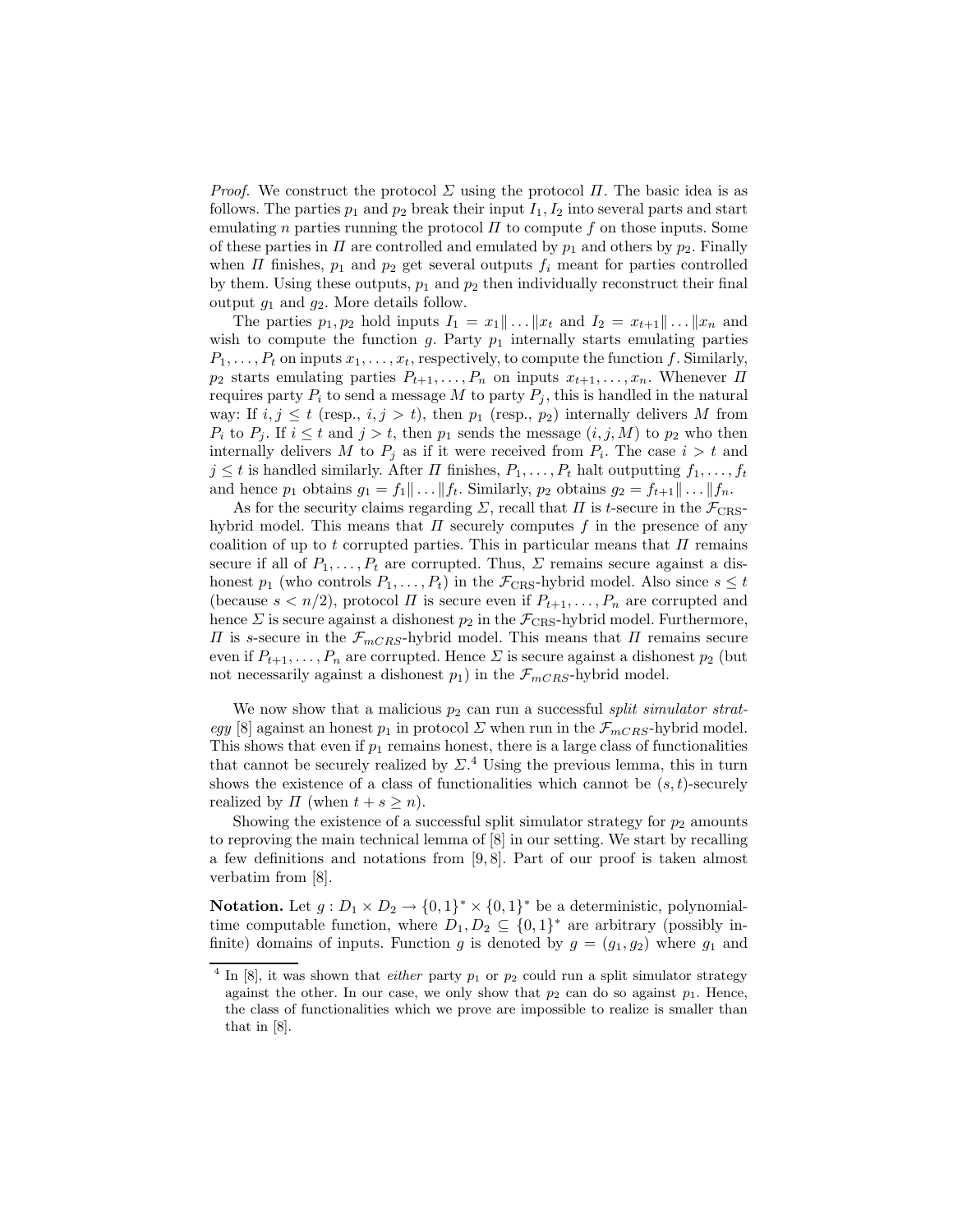$g_2$  denote the outputs of  $p_1$  and  $p_2$ , respectively. The following definition corresponds to  $[8,$  Def. 3.1.

**Definition 3.** Let  $\Sigma$  be a protocol securely computing g. Let  $D_{\kappa} \subseteq D_2$  be a polynomial-size subset of inputs (i.e.,  $|D_{\kappa}| = \text{poly}(\kappa)$ , where  $\kappa$  is a security parameter). Then a corrupted party  $p_2$  is said to run a split adversarial strategy *if it consists of machines*  $p_2^a$  *and*  $p_2^b$  *such that:* 

- 1. On input  $(1^{\kappa}, D_{\kappa}, I_2)$ , with  $I_2 \in D_{\kappa}$ , party  $p_2$  internally gives machine  $p_2^b$ the input  $(1^{\kappa}, D_{\kappa}, I_2)$ .
- 2. An execution between (an honest)  $p_1$  running  $\Sigma$  and  $p_2 = (p_2^a, p_2^b)$  works as follows:
	- (a)  $p_2^a$  interacts with  $p_1$  according to some specified strategy.
	- (b) At some stage of the execution  $p_2^a$  hands  $p_2^b$  a value  $I'_1$ .
	- (c) When  $p_2^b$  receives  $I'_1$  from  $p_2^a$ , it computes  $J'_1 = g_1(I'_1, I'_2)$  for some  $I'_2 \in D_{\kappa}$  of its choice.
	- (d)  $p_2^{\bar{b}}$  hands  $p_2^a$  the value  $J'_1$ , and  $p_2^a$  continues interacting with  $p_1$ .

We define a successful strategy as in [8, Def. 3.2].

**Definition 4.** Let  $\Sigma, g, \kappa$  be as in Definition 3. Let  $\mathcal{Z}$  be an environment who hands input  $I_1$  to  $p_1$  and a pair  $(D_\kappa, I_2)$  to  $p_2$  where  $D_\kappa \subseteq D_2$ ,  $|D_\kappa| = \text{poly}(\kappa)$ , and  $I_2$  is chosen uniformly in  $D_{\kappa}$ . Then a split adversarial strategy for  $p_2$  is said to be successful if for every  $\mathcal Z$  as above and every input  $z$  to  $\mathcal Z$ , the following conditions hold in a real execution of  $p_2$  with  $\mathcal Z$  and honest  $p_1$ :

- 1. The value  $I'_1$  output by  $p_2^a$  in step 2b of Definition 3 is such that for every  $I_2 \in D_{\kappa}$ , it holds that  $g_2(I'_1, I_2) = g_2(I_1, I_2)$ .
- 2. The honest party  $p_1$  outputs  $g_1(I_1, I'_2)$ , where  $I'_2$  is the value chosen by  $p_2^b$  in step 2c of Definition 3.

We now prove a lemma akin to [8, Lem. 3.3].

**Lemma 2.** Let  $\Sigma$  be a non-trivial, two-party protocol computing g, which is secure in the  $\mathcal{F}_{CRS}$ -hybrid model when either party is corrupted, and secure in the  $\mathcal{F}_{mCRS}$ -hybrid model when  $p_2$  is corrupted. Then there exists a machine  $p_2^a$  such that for every machine  $p_2^b$  of the form described in Definition 3, the split adversarial strategy  $p_2 = (p_2^a, p_2^b)$  is successful in the  $\mathcal{F}_{mCRS}$ -hybrid model, except with negligible probability.

Proof. The proof in our setting is very similar to the proof of the main technical lemma in [8]. Here we only sketch a proof, highlighting the main differences. We refer the reader to [8] for complete details.

In the proof of [8], they first consider the real-world execution where party  $p_1$ is controlled by the environment  $\mathcal Z$  through a dummy adversary  $\mathcal A_D$  who simply forwards messages received from the environment to party  $p_2$  and vice versa. Parties  $p_1$  and  $p_2$  have inputs  $I_1$  and  $I_2$ , respectively, and execute  $\Sigma$ ; we assume that  $\Sigma$  securely computes g. Thus, there exists a simulator  $S$  that interacts with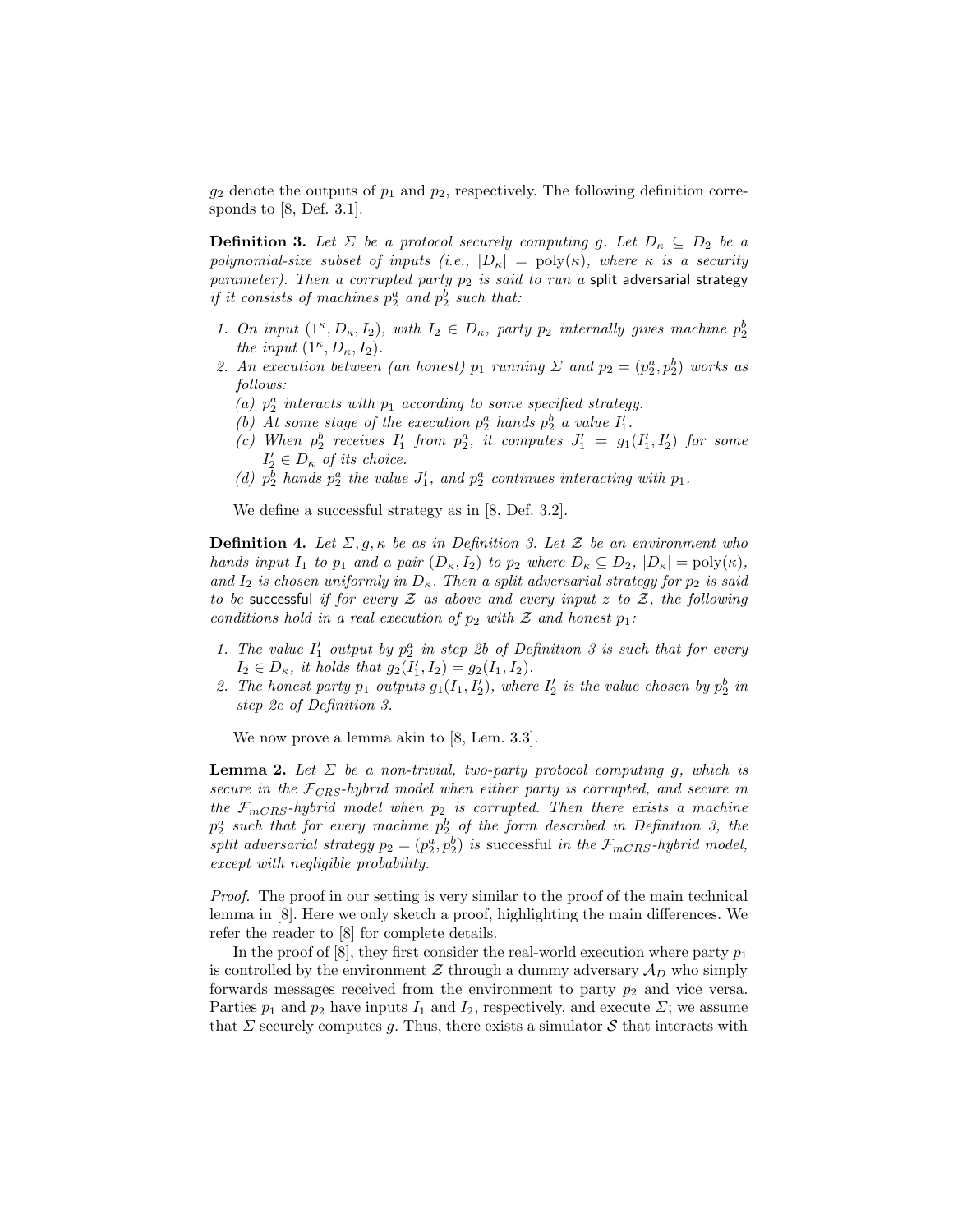the ideal process and such that  $Z$  cannot distinguish an execution of a real-world process from an execution of the ideal process. Notice that in the ideal world, S must send an input  $I'_1$  to the ideal functionality computing g, and receives an output  $J'_1$  from this functionality such that  $I'_1$  and  $J'_1$  are functionally equivalent to  $I_1$  and  $g_1(I_1, I'_2)$  respectively. (Here,  $I'_2$  is chosen by  $p_2$ .) This implies that if  $\mathcal Z$  simply runs the code of an honest  $p_1$ , the ideal-world simulator  $\mathcal S$  is able to extract the inputs of the honest player  $p_1$  and also force its output to be  $J'_1$ .

In our setting, in the  $\mathcal{F}_{CRS}$ -hybrid model (i.e., if the string  $\sigma$  is an honestlygenerated CRS), protocol  $\Sigma$  is secure regardless of which party is corrupted. This means that there exists a simulator S who generates a CRS  $\sigma$  and is then able to extract the input of the honest player  $p_1$ .

Now consider the case of the  $\mathcal{F}_{mCRS}$ -hybrid model, i.e., when  $\Sigma$  is run with an adversarially-generated string  $\sigma$ . In this case, a malicious  $p_2$  can just run S to generate a CRS and interact with  $p_1$ . At a high level, the machine  $p_2^a$  just consists of running  $S$  with the honest  $p_1$ . Machine  $p_2^a$  forwards every message that it receives from  $p_1$  to  $S$  as if it came from  $\mathcal Z$ . Similarly, every message that S sends to Z is forwarded by  $p_2^a$  to  $p_1$  in the real execution. When S outputs a value  $I'_1$  that it intends to send to the ideal functionality computing g, then  $p_2^a$ gives this value to  $p_2^b$ . Later, when  $p_2^b$  gives a value  $J'_1$  to  $p_2^a$ , then  $p_2^a$  gives it to S as if it came from the ideal functionality computing g. Hence, a malicious  $p_2$ is able to use the simulator S to do whatever the simulator S was doing in the  $\mathcal{F}_{CRS}$ -hybrid model. This in particular means that  $p_2$  is able to extract the input of the honest  $p_1$  and run a *successful* split simulator strategy. This completes our proof sketch.

Completing the proof of Theorem 2. As shown by [8], the existence of a successful split simulator strategy for  $p_2$  against an honest  $p_1$  rules out the realization of several interesting well-formed functionalities. This, in turn, rules out several *n*-input functionalities  $f$  whose secure computation implies secure computation of  $q$  by Lemma 1. We give a concrete example in what follows.

We consider *single-input functions which are not efficiently invertible* [8]. The definition of an efficiently-invertible function is given as in [8]:

**Definition 5.** A polynomial-time function  $g: D \to \{0,1\}^*$  is efficiently invertible if there exists a PPT machine M such that for every distribution  $\hat{D} = \{\hat{D}_{\kappa}\}\$ over  $D$  that is sampleable by a non-uniform, PPT Turing machine, the following is negligible:

$$
\Pr_{x \leftarrow \hat{D}_{\kappa}} \left[ M(1^{\kappa}, g(x)) \notin g^{-1}(g(x)) \right].
$$

Let t, s, n be such that  $t + s = n$  and  $s < n/2$ . We consider the following functionality F: Let parties  $P_1, \ldots, P_t$  hold inputs  $x_1, \ldots, x_t$ , while  $P_{t+1}, \ldots, P_n$ have no inputs. The output of  $P_1, \ldots, P_t$  is  $\perp$  while the output of  $P_{t+1}, \ldots, P_n$ is  $f(x_1 \|\cdots \| x_t)$  for an function f which is not efficiently invertible.

If there exists an *n*-party protocol  $\Pi$  that  $(s, t)$ -securely realizes  $\mathcal{F}$ , then there exists a 2-party protocol  $\Sigma$  computing the function  $g(I_1, \bot) = (\bot, f(I_1)),$  which is secure against corruption of either party in the  $\mathcal{F}_{CRS}$ -hybrid model and secure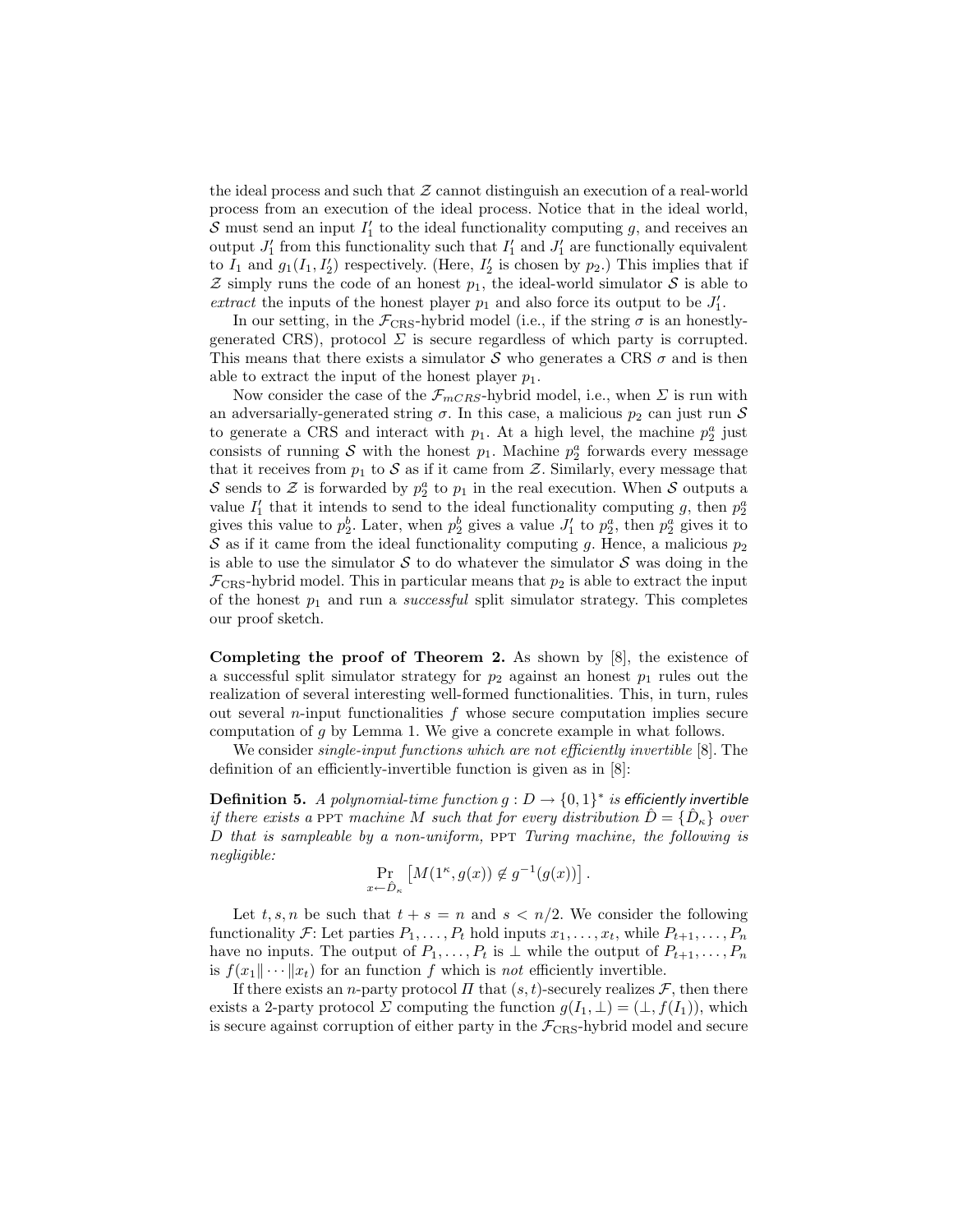against corruption of the second party in the  $\mathcal{F}_{mCRS}$ -hybrid model. Lemma 2, however, implies that  $p_2$  can run a successful split simulator strategy and extract an input  $I'_1$  such that  $g(I_1, \perp) = g(I'_1, \perp)$ , or equivalently  $f(I_1) = f(I'_1)$ . Since all the information computable by  $p_2$  during an execution of  $\Sigma$  should follow from its output  $f(I_1)$  alone, it follows that  $I'_1$  is computable given  $f(I_1)$ . This contradicts the assumption that  $f$  is not efficiently invertible.

Hence, we conclude that there does not exist such a protocol  $\Pi$  to evaluate the functionality  $\mathcal F$ . This impossibility result can be extended to include a large class of functionalities as in [8].

#### References

- 1. B. Barak, R. Canetti, J.B. Nielsen, and R. Pass. Universally composable protocols with relaxed set-up assumptions. In 45th Annual Symposium on Foundations of Computer Science (FOCS), pages 186–195. IEEE, 2004.
- 2. B. Barak and A. Sahai. How to play almost any mental game over the net concurrent composition using super-polynomial simulation. In 46th Annual Symposium on Foundations of Computer Science (FOCS). IEEE, 2005.
- 3. M. Ben-Or, S. Goldwasser, and A. Wigderson. Completeness theorems for noncryptographic fault-tolerant distributed computation. In 20th Annual ACM Symposium on Theory of Computing (STOC), pages 1–10. ACM, 1988.
- 4. M. Blum, P. Feldman, and S. Micali. Non-interactive zero-knowledge and its applications. In 20th Annual ACM Symposium on Theory of Computing (STOC), pages 32–42. ACM, 1988.
- 5. R. Canetti. Universally composable security: A new paradigm for cryptographic protocols. In 42nd Annual Symposium on Foundations of Computer Science (FOCS), pages 136–147. IEEE, 2001. Preliminary full version available as Cryptology ePrint Archive Report 2000/067.
- 6. R. Canetti, Y. Dodis, R. Pass, and S. Walfish. Universally composable security with global setup. In  $4th$  Theory of Cryptography Conference (TCC), volume 4392 of Lecture Notes in Computer Science, pages 61–85. Springer, 2007.
- 7. R. Canetti and M. Fischlin. Universally composable commitments. In Advances in Cryptology  $-$  Crypto 2001, volume 2139 of Lecture Notes in Computer Science, pages 19–40. Springer, 2001.
- 8. R. Canetti, E. Kushilevitz, and Y. Lindell. On the limitations of universally composable two-party computation without set-up assumptions. J. Cryptology, 19(2):135–167, 2006.
- 9. R. Canetti, Y. Lindell, R. Ostrovsky, and A. Sahai. Universally composable twoparty and multi-party secure computation. In 34th Annual ACM Symposium on Theory of Computing (STOC), pages 494–503, 2002.
- 10. S. Goldwasser and Y. Lindell. Secure multi-party computation without agreement. J. Cryptology, 18(3):247–287, 2005.
- 11. J. Groth and R. Ostrovsky. Cryptography in the multi-string model. In Advances in Cryptology — Crypto 2007, volume  $4622$  of Lecture Notes in Computer Science, pages 323–341. Springer, 2007.
- 12. D. Hofheinz, J. Müller-Quade, and D. Unruh. Universally composable zeroknowledge arguments and commitments from signature cards. In Proc. 5th Central European Conference on Cryptology, 2005.